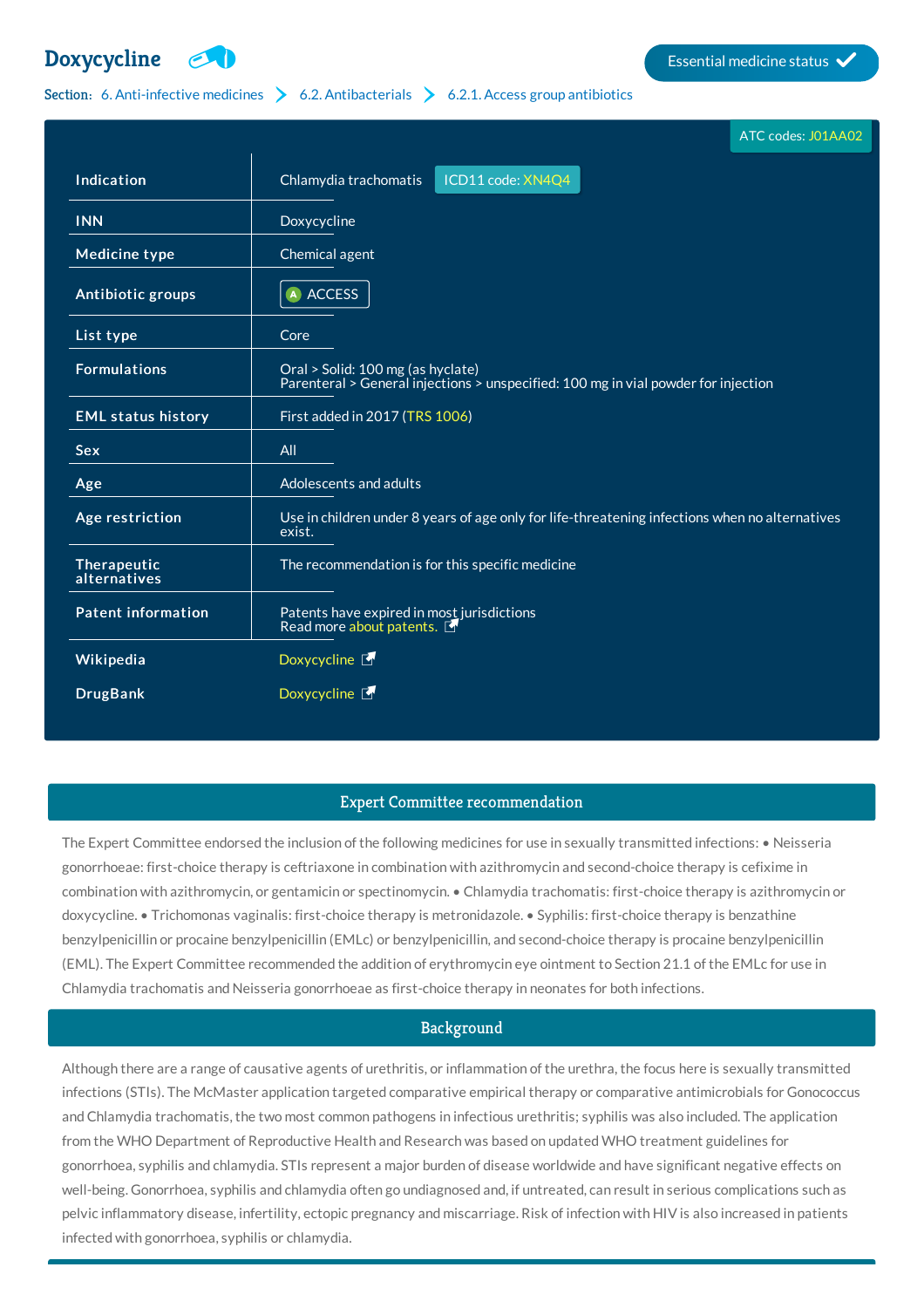### Summary of evidence

For treatment of urethritis due to C. trachomatis, one review of 23 randomized controlled trials (RCTs, 2384 participants) compared azithromycin with doxycycline and reported a non-significant summary estimate in favour of doxycycline (absolute risk benefit 1.5%; 95% confidence interval (CI) –0.1% to 3.1%) (1). An earlier review (12 RCTs; 1543 participants) also reported no difference between these two antibiotics for microbiological cure rates (risk difference 0.01; 95% CI-0.01 to -0.02%) (2). However, another systematic review by the same first author found that clinical cure was significantly lower in studies since 2009 (67%) than in those before 2009 (85%), which raises the question of how useful azithromycin remains given the increase in observed resistance rates (3). The risk–benefit profile of doxycycline and the lower clinical cure rates in more recent studies with azithromycin support the use of doxycycline. This was confirmed by a recent non-inferiority trial, which reported that failure rates (0 in the doxycycline group, 5 in the azithromycin group) exceeded the margin for non-inferiority and concluded that non-inferiority was not established (4). Nevertheless, azithromycin still appears to be the best choice if adherence to a multi-day regimen is a concern. A review of single-dose azithromycin versus erythromycin and amoxicillin for C. trachomatis infection during pregnancy (8 RCTs; 587 participants) found no difference in treatment success between the two groups (odds ratio (OR) 1.46; 95% CI 0.56– 3.78) (5). Fewer adverse events were seen with azithromycin than with erythromycin (OR 0.11; 95% CI 0.07–0.18); erythromycin is thus not an ideal treatment for this indication given its poor risk–benefit profile. Two systematic reviews comparing azithromycin with benzathine benzylpenicillin for syphilis were identified (6, 7). The newer review (3 RCTs) reported no difference (6) but confidence intervals exceeded those defined in the application for non-inferiority; the older, 2008, review (4 RCTs) showed better serological cure with benzathine benzylpenicillin (OR 1.75; 95% CI 1.03–2.97) (7). The applicant considered that the evidence favours doxycycline over azithromycin for C. trachomatis urethritis and shows a questionable advantage of benzathine benzylpenicillin over azithromycin for the treatment of syphilis.

## Guidelines

Given the increase in fluoroquinolone resistance in gonococcal infections, the highest-ranked guidelines specific for urethritis, developed by the European Association of Urology, recommend ceftriaxone or cefixime, 800 mg, plus azithromycin for empirical treatment (8). They list azithromycin as the preferred antibiotic for Chlamydia and Mycoplasma infection and doxycycline as the preferred choice for Ureaplasma urealyticum. The European guidelines on the management of non-gonococcal urethritis recommend doxycycline as the preferred antibiotic, and lymecycline, tetracycline or azithromycin as alternatives (9). Azithromycin is a second-line agent and is recommended for Mycoplasma genitalium infection; it should not be used routinely because of concern about macrolide resistance in M. genitalium. For persistent or recurrent non-gonococcal urethritis, if doxycycline was used as the first-line treatment, azithromycin and metronidazole can be used if Trichomonas vaginalis is prevalent in the local population. However, if azithromycin was used as first-line treatment, the recommended regimen is moxifloxacin and metronidazole. United Kingdom guidelines for the management of non-gonococcal urethritis recommend doxycycline as the most effective treatment option, or a single dose of azithromycin with ofloxacin as an alternative (10). Guidelines from CDC (Centers for Disease Control and Prevention) include erythromycin, levofloxacin, or ofloxacin as alternatives to first-line regimens of azithromycin or doxycycline (11). The 2016 guideline on syphilis published by WHO (12) recommends benzathine benzylpenicillin, or procaine benzylpenicillin as the next best alternative, for first-line treatment of both adults and children. Alternatives for patients who are allergic to penicillin include doxycycline. The use of ceftriaxone or azithromycin or erythromycin is discouraged unless there are no other options. Aqueous benzylpenicillin is recommended for congenital syphilis, with procaine benzylpenicillin as an alternative. The United Kingdom guidelines from 2015 also recommend benzathine benzylpenicillin as first-line therapy, and azithromycin or doxycycline as a second-line alternative, with a caution about increasing resistance to macrolides (13). Other alternative regimens include ceftriaxone and amoxicillin, and erythromycin only if no other options are available. For neurosyphilis, procaine benzylpenicillin with concomitant probenecid is recommended as first choice. For congenital syphilis, again, aqueous benzylpenicillin and procaine benzylpenicillin are options. Recommendations in the 2015 CDC guideline are essentially identical (11). However, the CDC recommends aqueous crystalline benzylpenicillin as first-line treatment for neurosyphilis, rather than procaine benzylpenicillin and probenecid, which are recommended as an alternative. WHO guidelines - Neisseria gonorrhoeae: The 2016 WHO guidelines for the treatment of Neisseria gonorrhoeae (14) make the following recommendations: Genital and anorectal gonococcal infections • Dual therapy: − ceftriaxone 250 mg IM as a single dose plus azithromycin 1 g orally as a single dose; OR − cefixime 400 mg orally as a single dose plus azithromycin 1 g orally as a single dose. • Single therapy: − ceftriaxone 250 mg IM as a single dose − cefixime 400 mg orally as a single dose − spectinomycin 2 g IM as a single dose. Oropharyngeal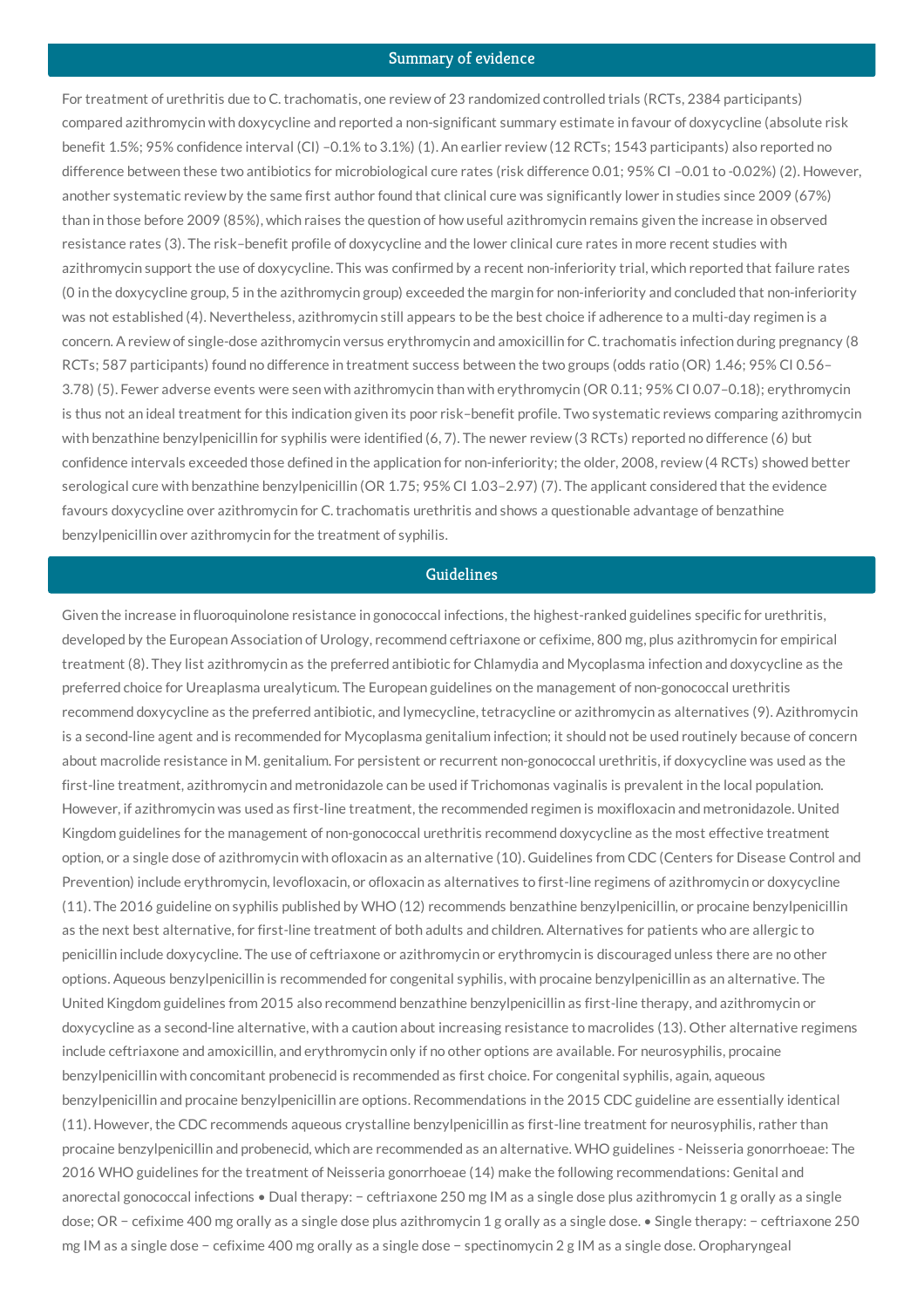gonococcal infections • Dual therapy: − ceftriaxone 250 mg IM as a single dose plus azithromycin 1 g orally as a single dose; OR − cefixime 400 mg orally as a single dose plus azithromycin 1 g orally as a single dose. • Single therapy: − ceftriaxone 250 mg IM as single dose. Retreatment after treatment failure • Dual therapy with one of the following combinations − ceftriaxone 500 mg IM as a single dose plus azithromycin 2 g orally as a single dose − cefixime 800 mg orally as a single dose plus azithromycin 2 g orally as a single dose − gentamicin 240 mg IM as a single dose plus azithromycin 2 g orally as a single dose − spectinomycin 2 g IM as a single dose (if not an oropharyngeal infection) plus azithromycin 2 g orally as a single dose. Gonococcal ophthalmia neonatorum • Treatment with one of the following options: − ceftriaxone 50 mg/kg (maximum 150 mg) IM as a single dose − kanamycin 25 mg/kg (maximum 75 mg) IM as a single dose − spectinomycin 25 mg/kg (maximum 75 mg) IM as a single dose. Ocular prophylaxis of gonococcal ophthalmia neonatorum • Treatment with one of the following options: − tetracycline hydrochloride 1% eye ointment − erythromycin 0.5% eye ointment − povidone iodine 2.5% solution (water-based) − silver nitrate 1% solution − chloramphenicol 1% eye ointment. WHO guidelines - Treponema pallidum and congenital syphilis: The 2016 WHO guidelines for the treatment of Treponema pallidum (syphilis) (12) make the following recommendations: Early syphilis (primary, secondary and early latent syphilis of not more than 2 years' duration) – adults and adolescents • Treatment with one of the following options: − benzathine benzylpenicillin 2.4 million units once IM, over no treatment − benzathine benzylpenicillin 2.4 million units once IM, over procaine benzylpenicillin 1.2 million units daily IM for 10–14 days. • When benzathine or procaine penicillin cannot be used: − doxycycline 100 mg twice daily orally for 14 days; OR − ceftriaxone 1 g IM once daily for 10–14 days; OR − azithromycin 2 g once orally (special circumstances). Early syphilis (primary, secondary and early latent syphilis of not more than 2 years' duration) – pregnant women • Treatment with one of the following options: − benzathine benzylpenicillin 2.4 million units once IM, over no treatment − benzathine benzylpenicillin 2.4 million units once IM, over procaine benzylpenicillin 1.2 million units IM once daily for 10 days. • With caution, when benzathine or procaine benzylpenicillin cannot be used: − erythromycin 500 mg orally four times daily for 14 days; OR − ceftriaxone 1 g IM once daily for 10–14 days; OR − azithromycin 2 g once orally. Late syphilis (infection of more than 2 years' duration without evidence of treponemal infection – adults and adolescents • Treatment with one of the following options: − benzathine benzylpenicillin 2.4 million units IM once weekly for 3 consecutive weeks, over no treatment. − benzathine benzylpenicillin 2.4 million units IM once weekly for 3 consecutive weeks, over procaine benzylpenicillin 1.2 million units IM once daily for 20 days. • When benzathine or procaine penicillin cannot be used: − doxycycline 100 mg twice daily orally for 30 days. Late syphilis (infection of more than 2 years' duration without evidence of treponemal infection – pregnant women • Treatment with one of the following options: − benzathine benzylpenicillin 2.4 million units IM once weekly for 3 consecutive weeks, over no treatment − benzathine benzylpenicillin 2.4 million units IM once weekly for 3 consecutive weeks, over procaine benzylpenicillin 1.2 million units IM once daily for 20 days. • With caution, when benzathine or procaine benzylpenicillin cannot be used: − erythromycin 500 mg orally four times daily for 30 days. Congenital syphilis in infants • Treatment with one of the following options: − benzylpenicillin 100 000–150 000 U/kg IV daily for 10–15 days − procaine benzylpenicillin 50 000 U/kg single dose IM daily for 10–15 days. WHO guidelines - Chlamydia trachomatis: The 2016 WHO guidelines for the treatment of Chlamydia trachomatis (15) make the following recommendations: Uncomplicated genital chlamydia • Treatment with one of the following options: − azithromycin 1 g orally as a single dose − doxycycline 100 mg orally twice a day for 7 days. • OR one of the following alternatives: − tetracycline 500 mg orally four times a day for 7 days − erythromycin 500 mg orally twice a day for 7 days − ofloxacin 200–400 mg orally twice a day for 7 days. Anorectal chlamydial infection • In order of preference: − doxycycline 100 mg orally twice a day for 7 days − azithromycin 1 g orally as a single dose. Genital chlamydial infection in pregnant women • In order of preference: − azithromycin 1 g orally as a single dose − amoxicillin 500 mg orally three times a day for 7 days − erythromycin 500 mg orally twice a day for 7 days. Lymphogranuloma venereum • In order of preference: − doxycycline 100 mg orally twice daily for 21 days − azithromycin 1 g orally, weekly for 3 weeks. Chlamydial ophthalmia neonatorum • In order of preference: − azithromycin 20 mg/kg per day orally, one dose daily for 3 days − erythromycin 50 mg/kg per day orally, in four divided doses daily for 14 days. Ocular prophylaxis of chlamydial ophthalmia neonatorum • Treatment with one of the following options: − tetracycline hydrochloride 1% eye ointment − erythromycin 0.5% eye ointment − povidone iodine 2.5% solution − silver nitrate 1% solution − chloramphenicol 1% eye ointment.

#### Committee considerations

For common community-acquired infections, the main focus has been on empirical treatment choices that are broadly applicable in most countries. Generally, alternatives for use in case of allergy were not considered. The Committee considered the various antibiotics proposed in the applications, aligning recommendations to WHO STI guidelines for combination therapy (gonorrhoea) and including additional second-choice medicines (gentamicin and spectinomycin). Recommended first- and second-choice